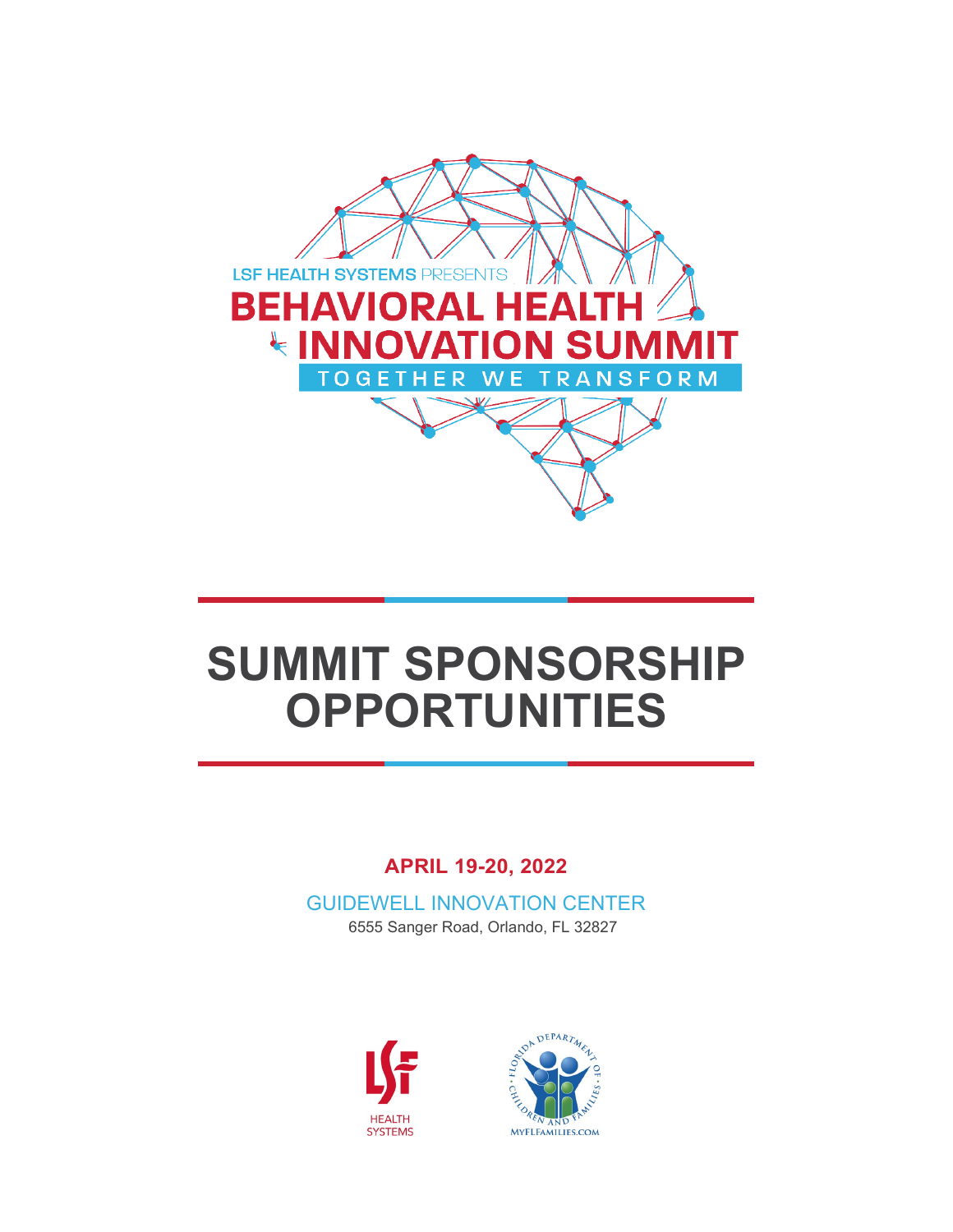#### **ABOUT THE EVENT**

This two-day event designed specifically for leading policy and decision makers will showcase ways that industry experts are transforming Florida's behavioral healthcare system. Executives, funders, community leaders and stakeholders will highlight innovative programs and examine breakthrough ideas. The program will include a funder's panel with state and local leadership, healthcare funders, and foundation executives.

#### **KEYNOTE SPEAKERS**



#### **[Bob Carter, CFRE](https://carter.global/who-we-are/bob-carter/)**  Chairman of *Carter – [Advancing Philanthropy Worldwide](https://carter.global/)*  Founding Member of *[World Health Organization \(WHO\) Foundation](https://who.foundation/en/who-we-are)*

Bob Carter is a recognized global expert in institutional strategy and fundraising. He is chair of Carter; an international consultancy dedicated to advancing philanthropy worldwide. He previously was Senior Advisor for Changing Our World and Omnicom Non-profit Group and spent 26 years with Ketchum, 15 as President and CEO. Mr. Carter is past chair of the Association of Fundraising Professionals International, the National Aquarium, and Boys' Latin School. He has been a trustee for numerous others, including The Indiana University Lilly Family School of Philanthropy. He is a graduate of the Johns Hopkins University and a Certified Fundraising Executive.



**Nick [Kittle](https://sustainovation.us/About)** Innovation Coach and Author of *[Sustainovation](https://sustainovation.us/home2)*

Nick is a gifted speaker, thought leader, coach and facilitator. He is the author of the best-selling government innovation book Sustainovation: Building Sustainable Innovation in Government, One Wildly Creative Idea at a Time, and spent the last 15 years in government, most recently as a Chief Innovation Officer. He has won three national innovation awards and founded one of the first five government innovation offices in the country. During his government career, Nick directed 17 different divisions and developed over 65 unique or first-of-their-kind pilot projects while directly generating \$7.8 M in savings and pioneering the concept of Innovation Value.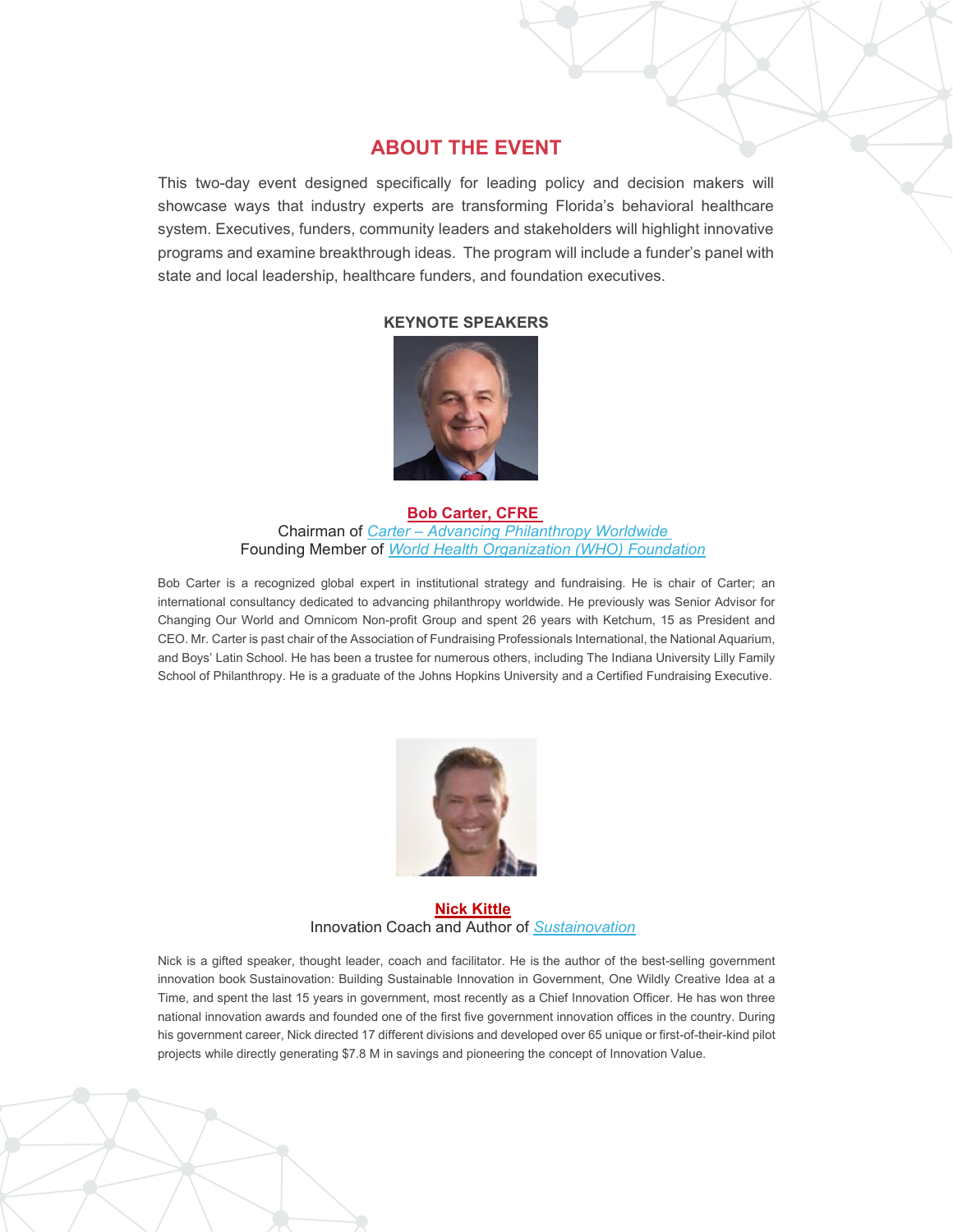

# **CORPORATE SPONSORSHIP OPPORTUNITIES**

**PRESENTING SPONSOR** | \$15,000 **VISIONARY** | \$10,000 **RECEPTION SPONSOR** | \$7,500 **TRAILBLAZER** | \$5,000 **LUNCH SPONSOR** | \$3,750 **PATHFINDER** | \$2,500 **INNOVATOR** | \$1,000 **REFRESHMENT SPONSOR** | \$750 **PIONEER** | \$500

#### **DEADLINES**

- Signed sponsorship agreement due by March 1, 2022.
- Payment, digital logo and event program advertisement (if applicable) due March 1, 2022.
- Promotional items for event gift bags due March 15, 2022.

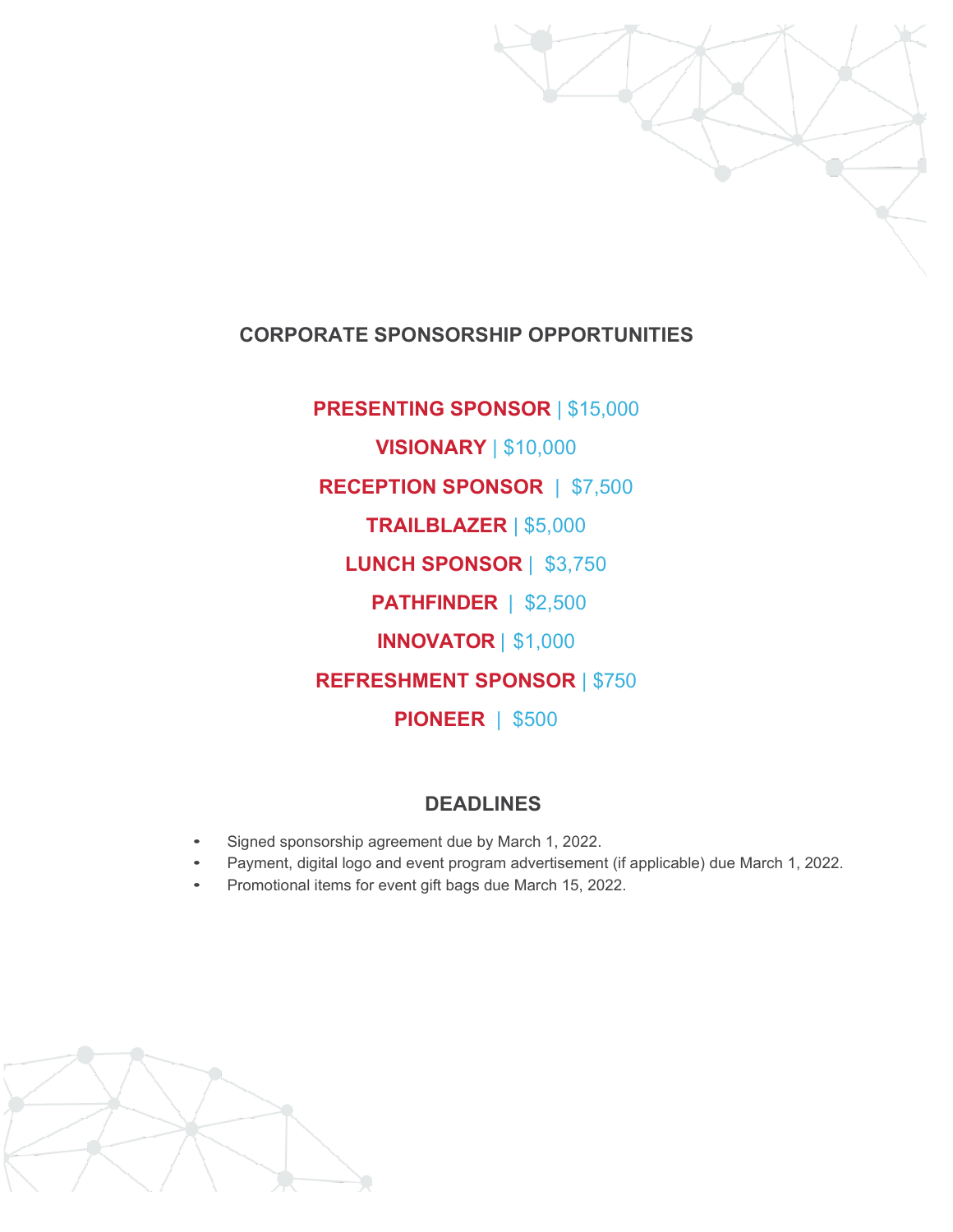# **CORPORATE SPONSORSHIP LEVELS**

Your partnership will not only provide the tools and resources to make this an exceptional and impactful event in a unique setting, but it will also provide the support needed to develop and sustain innovative programs within our safety net system of mental health and substance abuse care for children and families who live in poverty.

The event will be promoted via LSF's social media platform (3,500+ followers); website (10,000+ hits monthly); national and local press releases; email distribution to our provider network that includes more than 60 not-for-profit organizations in 23 counties who employ 4,400+ people and serve more than 1.2 million individuals per year; LSF Health Systems electronic newsletter to subscribers (1400+); and event program (venue capacity-200 attendees).

# **PRESENTING SPONSOR** | \$15,000 | LIMIT 1

- Opportunity to address audience during opening remarks and introduce opening keynote speaker
- Opportunity to play short promotional video during summit\*
- Opportunity to moderate a panel at the event
- Thought leadership through one (1) education/presentation session (content subject to LSF approval)
- Opportunity to feature digital logo on theater wall\*
- Vendor table at event showcasing display materials\*
- Featured logo on participant bags with option to include promotional material\* (bag will be sent to first 50 individuals who sign up to attend, if virtual)
- Recognition as presenting sponsor on all promotional materials, including event signage, front cover of program, pre- and post-event emails, social media posts and news releases
- Spotlight in one pre-summit email and social media post
- Two-page color spread in event program or full color ad with accompanying letter/article
- Prominent logo placement and link on event page of LSF Health Systems website\*\*
- 15 admissions to summit and two reserved tables at evening reception
- Recognition as corporate sponsor in the LSF Health Systems annual report
- First right of refusal for sponsorship renewal for 2023 summit

# **VISIONARY** | \$10,000 | LIMIT 1

- Opportunity to introduce session of choice or speaker (excludes opening remarks and opening keynote speaker)
- Thought leadership through one (1) education/presentation session (content subject to LSF approval)
- Opportunity to feature digital logo on theater wall\*
- Vendor table at event showcasing materials\*
- Prominent logo on participant bags with option to include promotional material\*
- Prominent logo placement on event signage, in program, and in one pre-event email
- Inclusion in two sponsorship-related social media posts
- Full-page color ad in event program in premium position
- Prominent logo placement and link on event page of LSF Health Systems website\*\*
- 10 admissions to summit and one reserved table at evening reception
- Recognition as corporate sponsor in the LSF Health Systems annualreport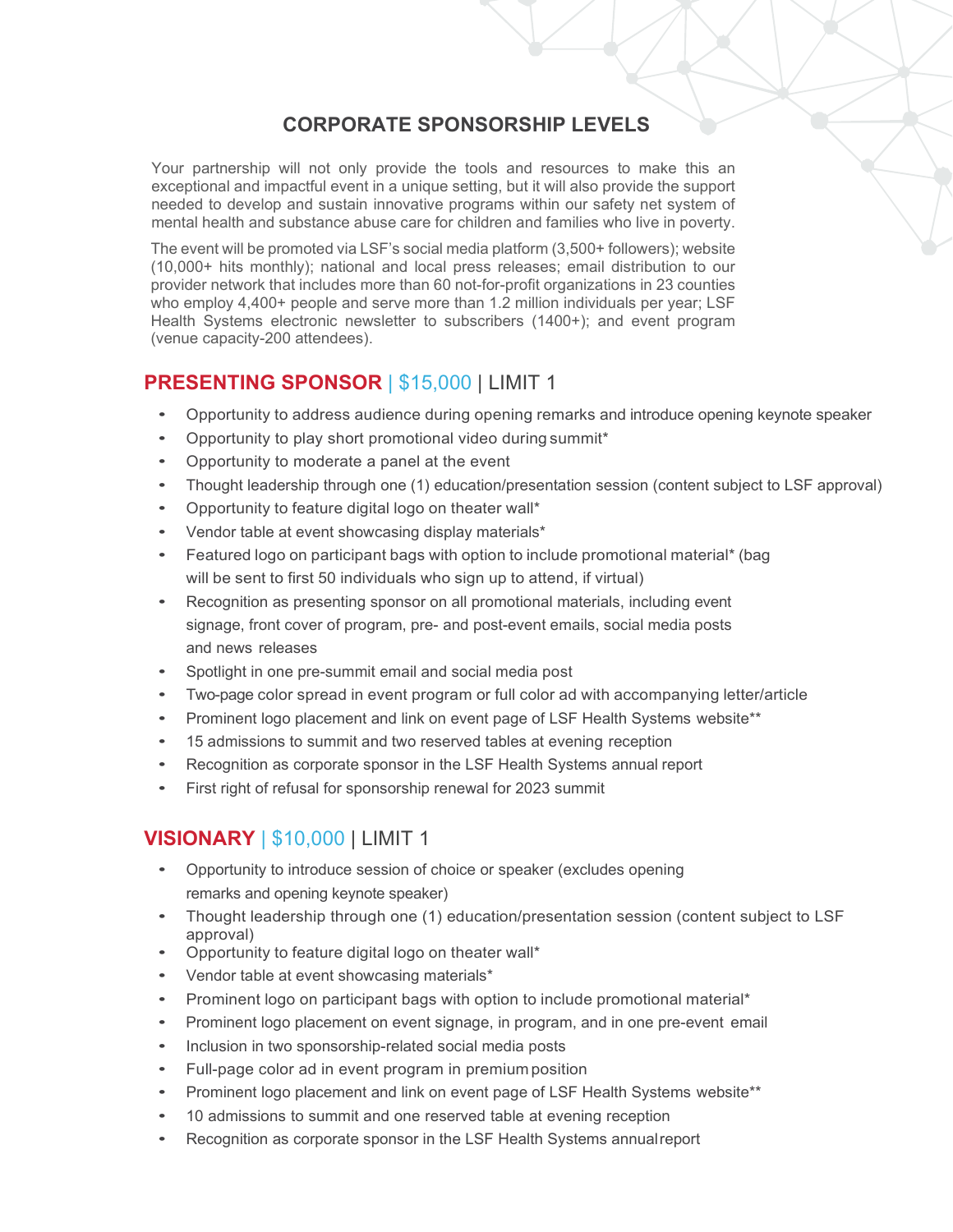# **RECEPTION SPONSOR** | \$7,500 | LIMIT 1

#### APRIL 19TH

- Opportunity to address guests at the reception
- Thought leadership through one (1) education/presentation session (content subject to LSF approval)
- Featured logo on signage at reception
- Vendor table showcasing materials at reception venue\*
- Logo on participant bags with option to include promotional material\*
- Recognition in program schedule for reception sponsorship
- Logo placement on event signage and in program and in one pre-event email
- Inclusion in one sponsorship-related social media post
- Full-page color ad in the event program
- Prominent logo placement and link on event page of LSF Health Systems website\*\*
- 7 admissions to summit and one reserved table at reception
- Corporate sponsorship recognized in the LSF Health Systems annual report

# **TRAILBLAZER** | \$5,000 | LIMIT 4

- Option to include promotional material in participant bags\*
- Logo placement on event signage and in program
- Inclusion in one sponsorship-related social media post
- Full-page color ad in the event program
- Logo placement and link on event page of LSF Health Systems website\*\*
- 5 admissions to summit
- Recognition as corporate sponsor in the LSF Health Systems annual report

# **LUNCH SPONSOR** | \$3,750 | LIMIT 2

#### APRIL 19TH or 20th

- Featured logo on signage at luncheon
- Option to include promotional materials in participant bags\*
- Recognition in program schedule for lunch sponsorship
- Logo placement on event signage and in program
- Half-page color ad in the event program
- Logo placement and link on event page of LSF Health Systems website\*\*
- 3 admissions to summit
- Corporate sponsorship recognized in the LSF Health Systems annual report

Note: May sponsor lunch for both days at \$6,500. If so, upgraded to logo and full-page advertisement in program, 6 admissions to summit and prominent logo on webisite.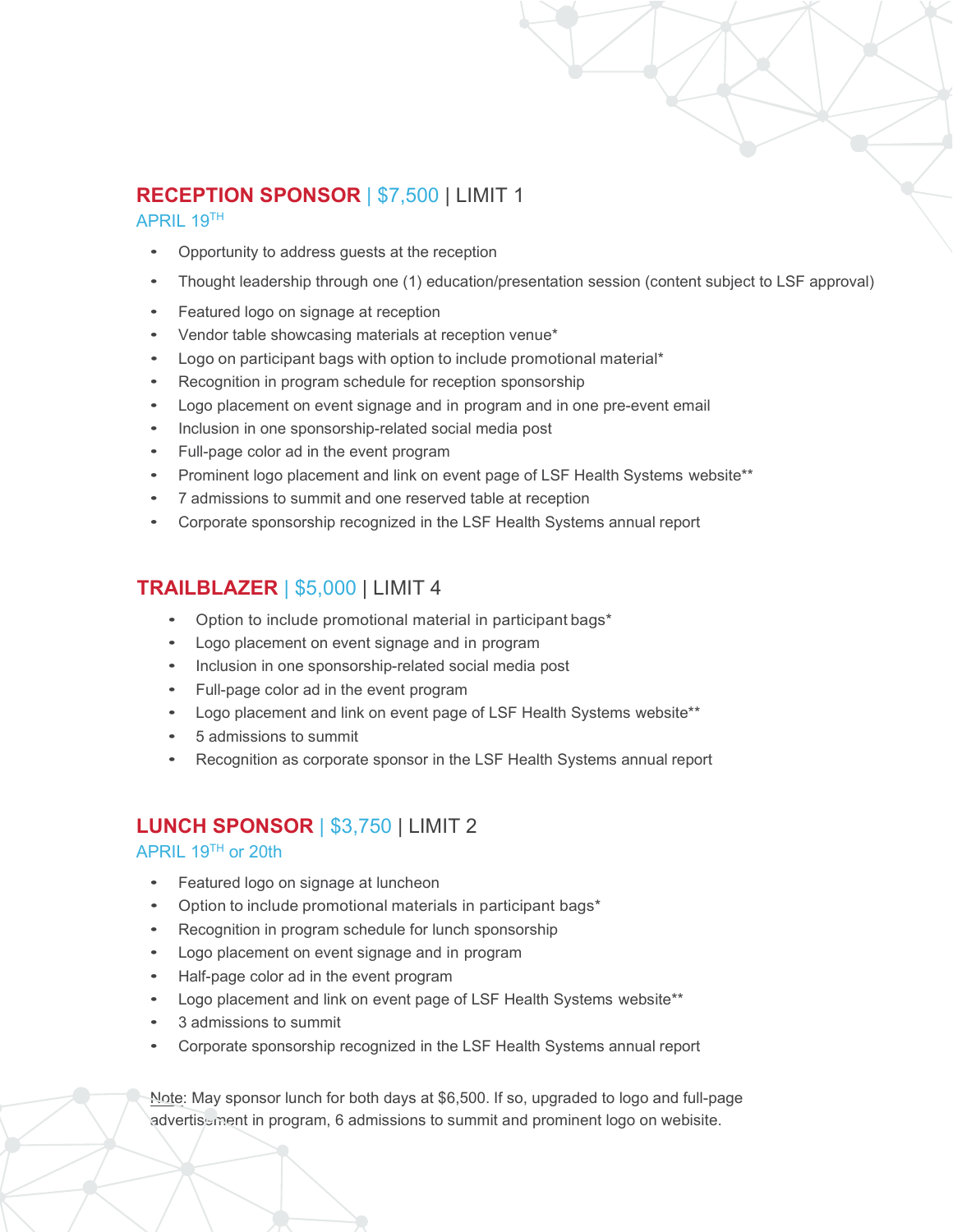# **PATHFINDER** | \$2,500

- Option to include promotional material in participant bags\*
- Logo placement on event signage and program
- Half-page color ad in the event program
- Listing and link on event page of LSF Health Systems website\*\*
- 2 admissions to summit
- Recognition as corporate sponsor in the LSF Health Systems annual report

## **INNOVATOR** | \$1,000

- Logo placement on event signage and listing in program
- Quarter-page color ad in the event program
- Listing on event page of LSF Health Systems website\*\*
- 2 admissions to summit
- Recognition as corporate sponsor in the LSF Health Systems annual report

## **REFRESHMENT SPONSOR** | \$750

#### 2 OPPORTUNITIES | APRIL 19TH AND APRIL 20TH

- Logo on event signage and listing in program
- Logo on signage at refreshment stations
- Listing on event page of LSF Health Systems website\*\*
- 2 admissions to summit
- Recognition as corporate sponsor in the LSF Health Systems annual report

Note: May sponsor refreshments for both days at \$1,250. If so, upgraded to logo and quarter page advertisement in program.

# **PIONEER** | \$500

- Logo on event signage and listing in event program
- 1 admission to summit
- Listing on event page of LSF Health Systems website\*\*
- Recognition as corporate sponsor in the LSF Health Systems annual report

*\* Items to be supplied by sponsor and must fit LSF specifications and deadlines. \*\*Website recognition to be live February 1 through May 31, 2022.*

Note: If the event must transition to a virtual platform due to pandemic restrictions or acts of god, we will offer sponsors alternate, comparative benefits. For instance, logos projected on walls would become logos within presentation slide decks; tickets to evening reception would become entries to virtual cocktail hour; and event bags would be mailed to limited number of attendees.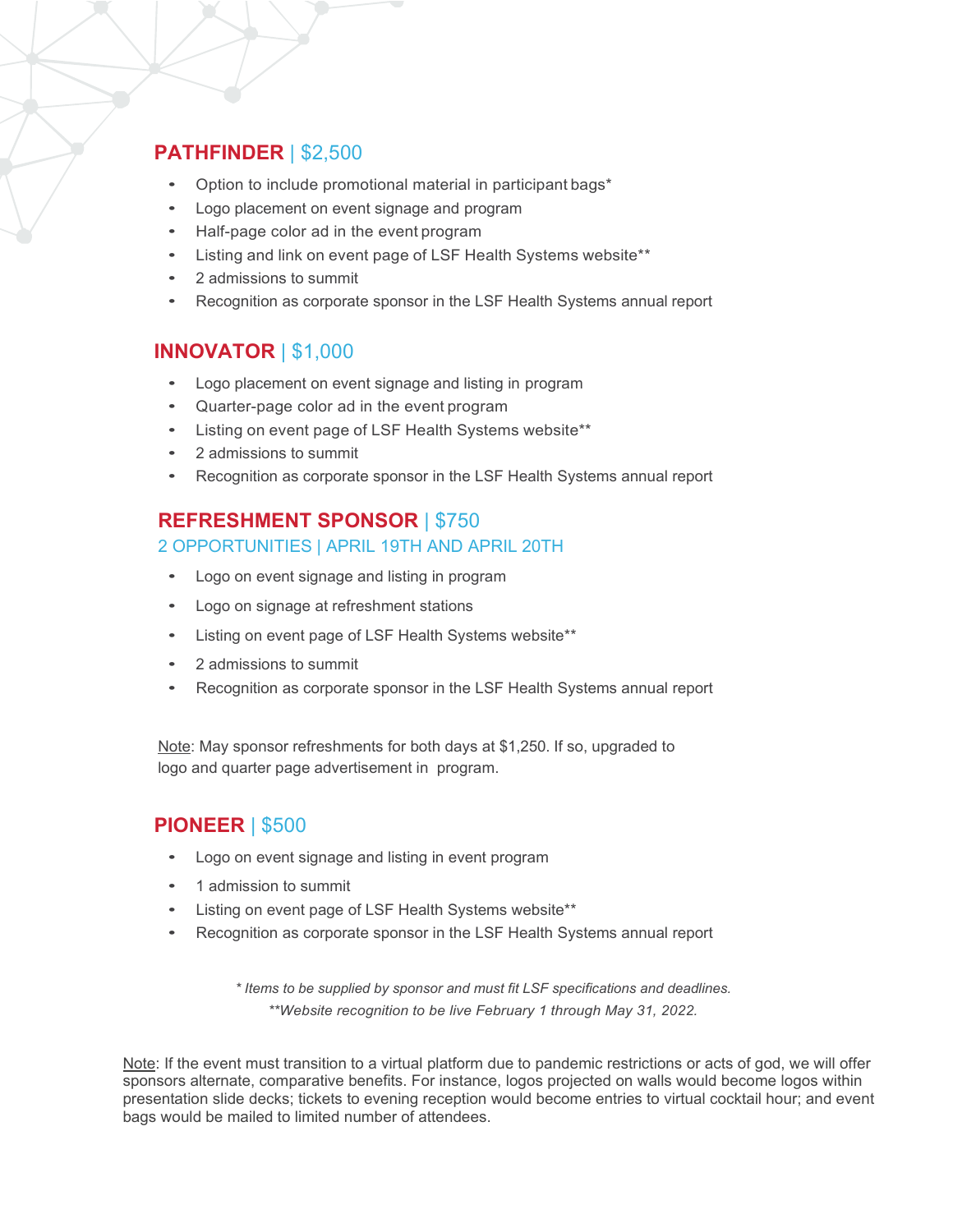# **ABOUT LSF HEALTH SYSTEMS**

LSF Health Systems is the *second largest* of seven not-for-profit behavioral health Managing Entities contracted by the Florida Department of Children and Families to oversee the state-funded system of behavioral health care for individuals with mental health or substance use disorders. We contract with more than *60 leading behavioral health organizations in a 23-county region* in Northeast and North Central Florida to provide a comprehensive system of mental health and substance use prevention, treatment and recovery support services. Each year, our provider network serves more than *1.2 million* uninsured or underinsured *children and adults* who live in poverty. As a regional behavioral health leader, LSF Health Systems convenes and collaborates with local businesses, state and county officials, school districts, health departments, law enforcement and criminal justice agencies, foundation leaders, family members and other healthcare and social service stakeholders to:

- solve problems and facilitate solutions to complex behavioral health issues
- expand access to services and programs to improve the health and well-being of children and families
- **Perovide behavioral health training and continuing education to professionals** and the public at large
- **EXT** increase the capacity and promote the sustainability of the behavioral health care infrastructure in our region

We are an arm of Lutheran Services Florida (LSF), a not-for-profit 501(c)(3) human services agency with 40 years of experience helping people in need, regardless of religious affiliation, age, or national origin. LSF currently touches the lives of *1 in 50 Floridians every year* through more than 60 programs that employ *1,200 staff* working in *35 counties* throughout the state.

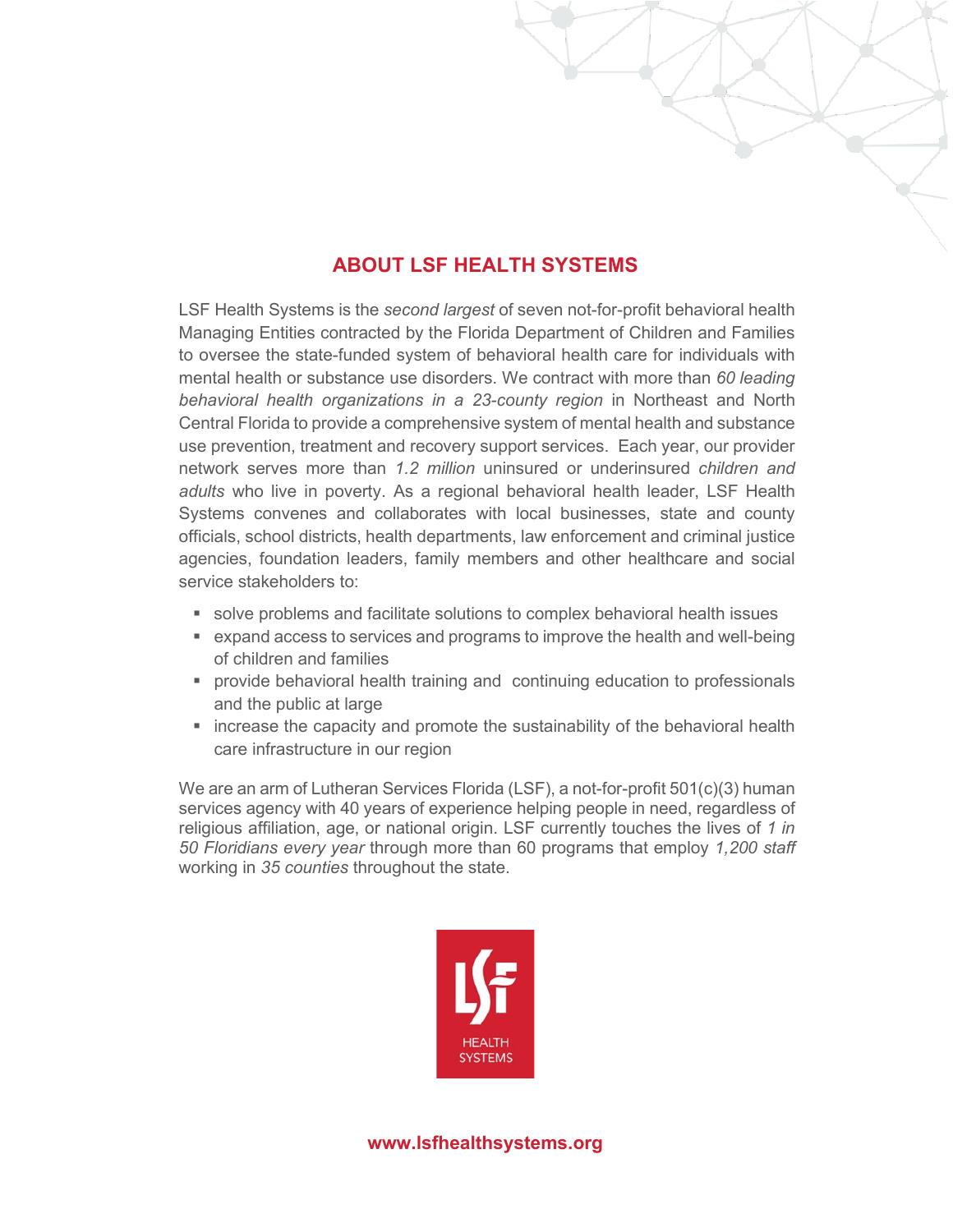# **THANK YOU TO OUR INAUGURAL 2019 SUMMIT SPONSORS**